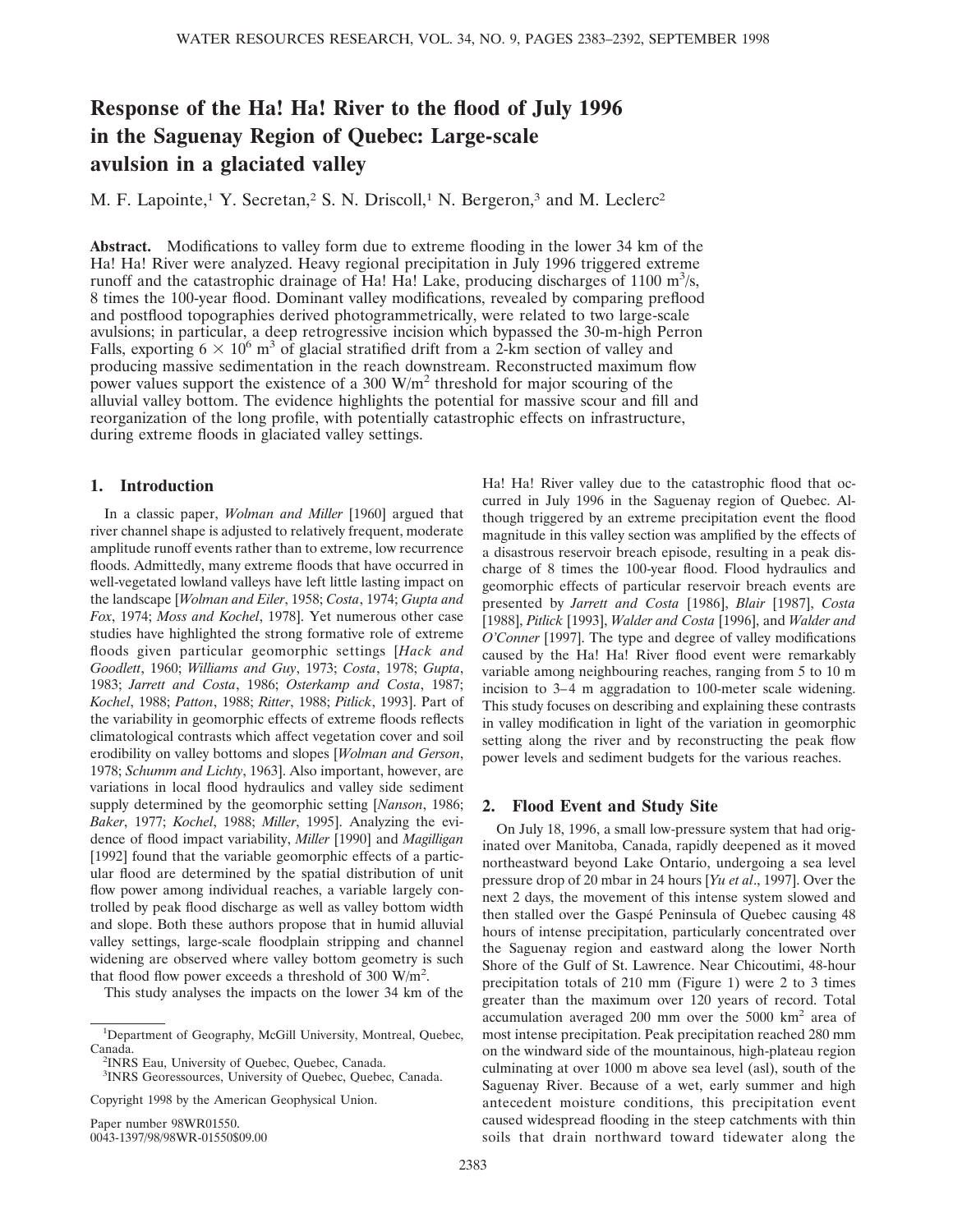

**Figure 1.** Forty-eight hour precipitation totals for eastern Quebec, Canada, from 8:00 a.m. July 19 to 8:00 a.m. July 21, 1996. The storm system triggered catastrophic flooding in the Ha! Ha! River basin, Quebec, Canada, as well as in basins throughout the Saguenay Region.

Saguenay River and Fjord. In these basins storm runoff averaged 65–70% of precipitation and peak specific discharges were generally  $0.63-0.70 \text{ m}^3/\text{(km}^2 \text{ s})$ . The resultant floods caused over Canadian \$800 million in damages to eight communities bordering the Saguenay River. Some of the most dramatic damages occurred near the industrial town and port terminal of La Baie, at the mouth of the Ha! Ha! River.

The Ha! Ha! River drains a 610 km<sup>2</sup> catchment and reaches tidewater at the head of the Saguenay Fjord, 20 km east of Chicoutimi. Most of the drainage basin consists of a 300–500 m high plateau, with summits over 800 m asl, underlain by granitic and gneissic rocks from the Grenville Province of the Canadian Shield. Glacial till and occasional fluvioglacial deposits mantle the Pre-Cambrian bedrock. Immediately after deglaciation,  $\sim$ 10 ka ago, a marine transgression occurred onto the isostatically depressed land mass along the margin of the Saguenay River valley. This led to the accumulation of up to 180 m of clays, currently prone to landsliding. In some tributary valleys, including sections of the lower Ha! Ha! River valley, these clays may be locally overlain by stratified deltaic beds, formed near the inland margins of the late-glacial marine body.

As is commonly the case in glaciated river valleys (i.e., valleys formerly affected by glaciers), the long profile of the Ha! Ha! River is held up in certain locations by outcrops of bedrock or coarse glacial deposits, producing strong contrasts in river slope and sedimentology. These contrasts played a strong role in controlling the geomorphic responses to the July 1996 flood. Two dominantly sandy reaches with slopes of 0.1% lie just upstream of such lithologic controls (Figure 2; the Boilleau reach, km 32–27 from the mouth, and the Eaux Mortes reach, km 12–8). Between these two sandy reaches lies a 12-km section dominated by bedrock canyons with mean slope of 1.3%. The last 5 km of river before tidewater was a boulder dominated sequence of rapids with a mean slope of 2%, an energy gradient twenty times greater than that found in the sandy Eaux Mortes reach only 3 km upstream.

Ha! Ha! Lake, at  $\sim$ 380 m asl, lies halfway between the headwaters and the mouth of the river. The lake was originally dammed by a local forestry company to regulate the water supply to its mill downstream. Early in the runoff event, the rising level of the reservoir led to the failure of an earthen dike containing the lake. Over the next 18 hours, 26 million  $m<sup>3</sup>$  of lake water drained into the lower Ha! Ha! River valley while a new, 1.5-km-long section of channel was scoured through forest, between the dike and the pre-existing lake outlet channel (see Figure 2). Upstream from the lake, the river runs through undeveloped forest land. This study focuses on the 34 km of valley, from the Ha! Ha! Lake outlet to the Saguenay Fjord, where roads and populations are most concentrated and where the bulk of the flood damages were noted.

The gauging station on the Lower Ha! Ha! River was destroyed early in the flood. However, a reconstruction of the



**Figure 2.** The Lower Ha! Ha! River, Quebec, Canada, along with tributaries and adjacent roads and towns. General characteristics of the various reaches are given in the text. Two new channel segments, scoured by the flood of July 1996, are indicated with dotted lines. Italicized numbers refer to river kilometer points discussed in the text.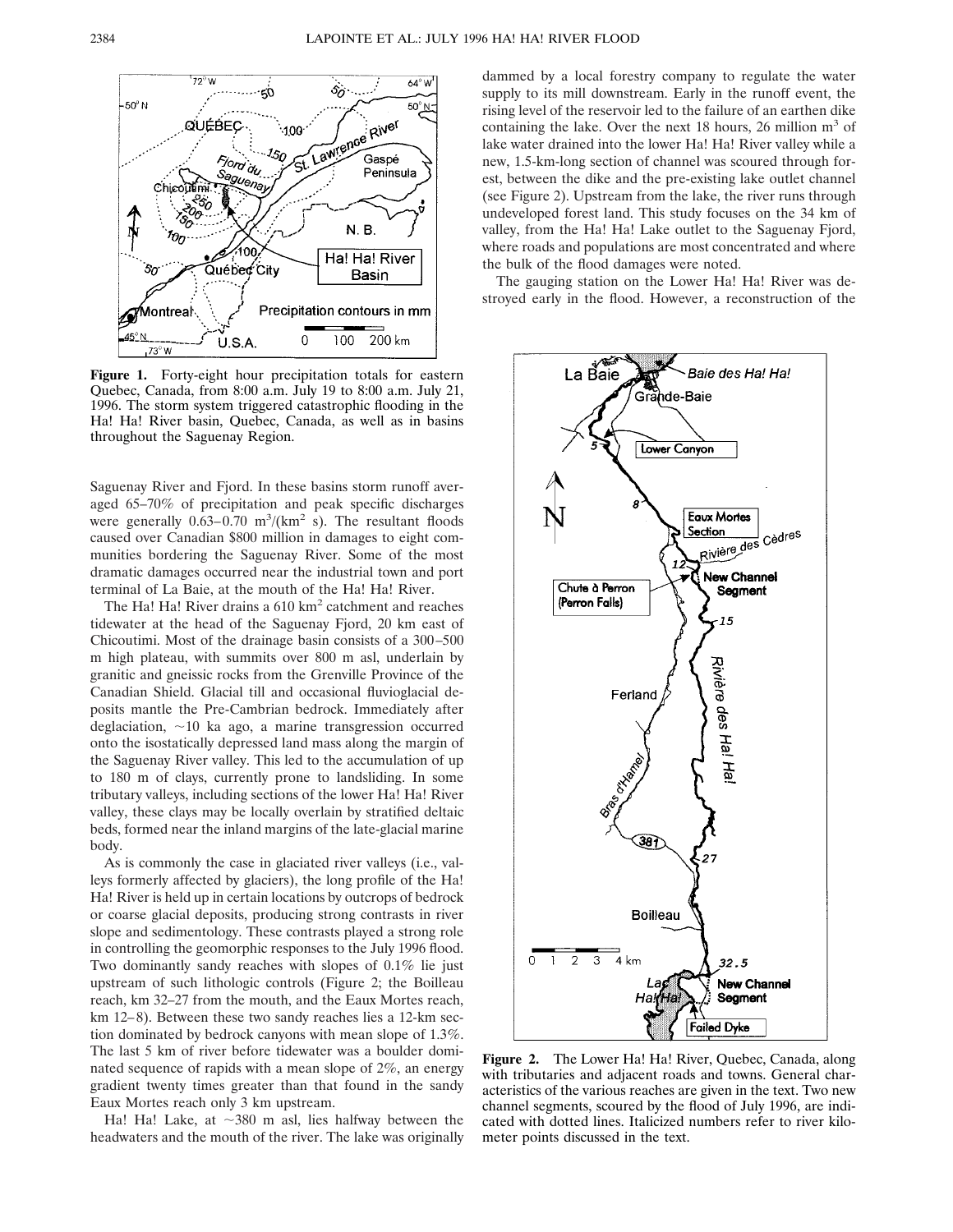flood hydrograph was conducted by INRS-Eau for a public inquiry into the flood [*Government of Quebec*, 1997], providing a relatively reliable estimate of the peak discharge for the Lower Ha! Ha! River. Precipitation fields were interpolated for the entire Saguenay Region using hourly precipitation totals from 10 meteorological stations. One of these stations is located directly within the Ha! Ha! Basin and four others are distributed within 25 km around the basin. The Lower Ha! Ha! River flood hydrograph (Figure 3) was reconstructed from two components: the Ha! Ha! Lake drainage event and the direct storm runoff from the basin. The lake drainage component was estimated from dam records and from several eye witness accounts of lake levels during the period of July 19–20. The "storage volume-water level" relation for the drained lake was obtained photogrammetrically.

Ha! Ha! Basin storm runoff was reconstructed using the "Cequeau" runoff model, a distributed model that factors spatial and temporal variability in physiography, precipitation and soil characteristics to route storm runoff downstream [*Morin et al*., 1995; *World Meteorological Organization*, 1992]. Soil parameters for the Ha! Ha! Basin simulations were calibrated to those developed for the same flood in the Kenogami Reservoir Basin, 20 km to the west, where both precipitation and flood hydrograph data were available, the latter from continuous spillway records.

For the Lower Ha! Ha! River the lake drainage component dominated the flood hydrograph (Figure 3), accounting for  $>80\%$  of the peak flow of  $\sim$ 910 m<sup>3</sup>/s in the valley below the lake [*Government of Quebec*, 1997]. Discharges from tributaries, estimated by the runoff model, raised the peak flow estimate for the lower 10 km of the valley to approximately 1100 m<sup>3</sup>/s, attained on the evening of July 20. At the basin mouth this peak discharge estimate, including reservoir drainage, corresponds to a specific discharge of  $1.8 \text{ m}^3/\text{(km}^2 \text{ s})$ . Historical gauge records show that, in the lower Ha! Ha! River valley, the mean annual flood is 70 m<sup>3</sup>/s and the 100-year flood is 130 m<sup>3</sup>/s. The catastrophic flow of July 1996 in the Lower Ha! Ha! River valley was thus over 15 times the mean annual flood and 8 times the 100-year flood.

### **3. Methods**

Following the recession of flood waters, field visits, air photo analysis and interviews with local inhabitants were conducted to observe the nature and scale of morphological changes to the lower Ha! Ha! River valley. The postflood channel was inspected on foot and recorded on video tape downstream from Ha! Ha! Lake (km 34–27) and from the Eaux Mortes Section to the mouth ( $km 10-0$ ). Evidence of major debris jams and recent large-scale erosion and deposition was noted. The general caliber of postflood alluvium was mapped, and the nature of valley wall stratigraphy, where exposed, was recorded. Estimates of maximum stage levels were available for numerous locations along the valley, based on local evidence of flood disturbance or debris in the floodplain as well as on high water marks on houses and other structures [*INRS-Eau*, 1997].

The primary data on flood effects presented below are based on vertical air photo coverage. Air photo sequences at a scale of 1;15,000 were available for July 1994 (preflood) and for late July 1996 (10 days after the flood peak). Two sets of ground coordinates (preflood and postflood) for the entire river valley below Ha! Ha! Lake were compiled by a commercial firm using computer-assisted photogrammetry. To this end, a field sur-

600 15 Lac Ha! Ha! 500 drainage 20 400  $\mathbf{u}$ 300 25 200 100 30  $\Omega$ 21 22 19 20 July **Figure 3.** Reconstructed flood hydrograph at the outlet of

Ha! Ha! Lake and hourly precipitation totals for the basin during the period July 19–22, 1996 [adapted from *Government of Quebec* [1997]. The flows resulting from the catastrophic drainage of Ha! Ha! Lake are represented by the thick curve, superposed on the direct storm inflow to the lake.

veying campaign was first conducted to georeference air photos using ground control points located with centimetre accuracy using differential GPS. Ground coordinates along a dense grid concentrated on the valley bottom and sides were then extracted photogrammetrically from the geo-adjusted stereo models. Given the 1;15,000 scale of the photos and the quality of the ground control, this technique allows ground elevations (preflood and postflood) to be determined to  $\sim 0.75$  m accuracy, with elevation errors that are independent among sounding points. The available data points for 1994 and 1996 (30,800 points and 40,800 points, respectively) provided an efficient method to assess altitudinal and volumetric changes along the entire 34 km valley. The depth of the low flow channel, inaccessible to photogrammetric measurement, was characterized through field observation (postflood) and historical records (preflood).

A digital terrain model was developed from the raw photogrammetric data using a graphical data preparation software for hydraulic simulation, called "Modeleur" [*Leclerc et al*., 1996; *Gauthier et al*., 1997]. On the basis of raw photogrammetric data points, the Modeleur constructs an irregular triangular Delauney network [*Baker*, 1987] allowing for the linear interpolation of elevations over each triangular surface bounded by data points. The two terrain models (preflood and postflood) may then be compared. The uncertainty in local vertical changes is of the order of 1.5 m; however, estimates of average changes over wide areas are more accurate. Total volumes of erosion and deposition per 1-km valley segment were computed using the Modeleur's spatial integration tools.

The water surface elevation at peak flow was reconstructed based on  $\sim$ 40 observations of peak stages along the valley [*INRS-Eau*, 1997]. In such catastrophic floods, it is impossible to know to what extent massive morphological change to the valley had progressed when peak stages occurred. Because of the indeterminate nature of the bed topography throughout the event, two-dimensional simulations of the flood hydraulics could not be attempted; instead, both the preflood and postflood valley topographies were used to make a simple one-

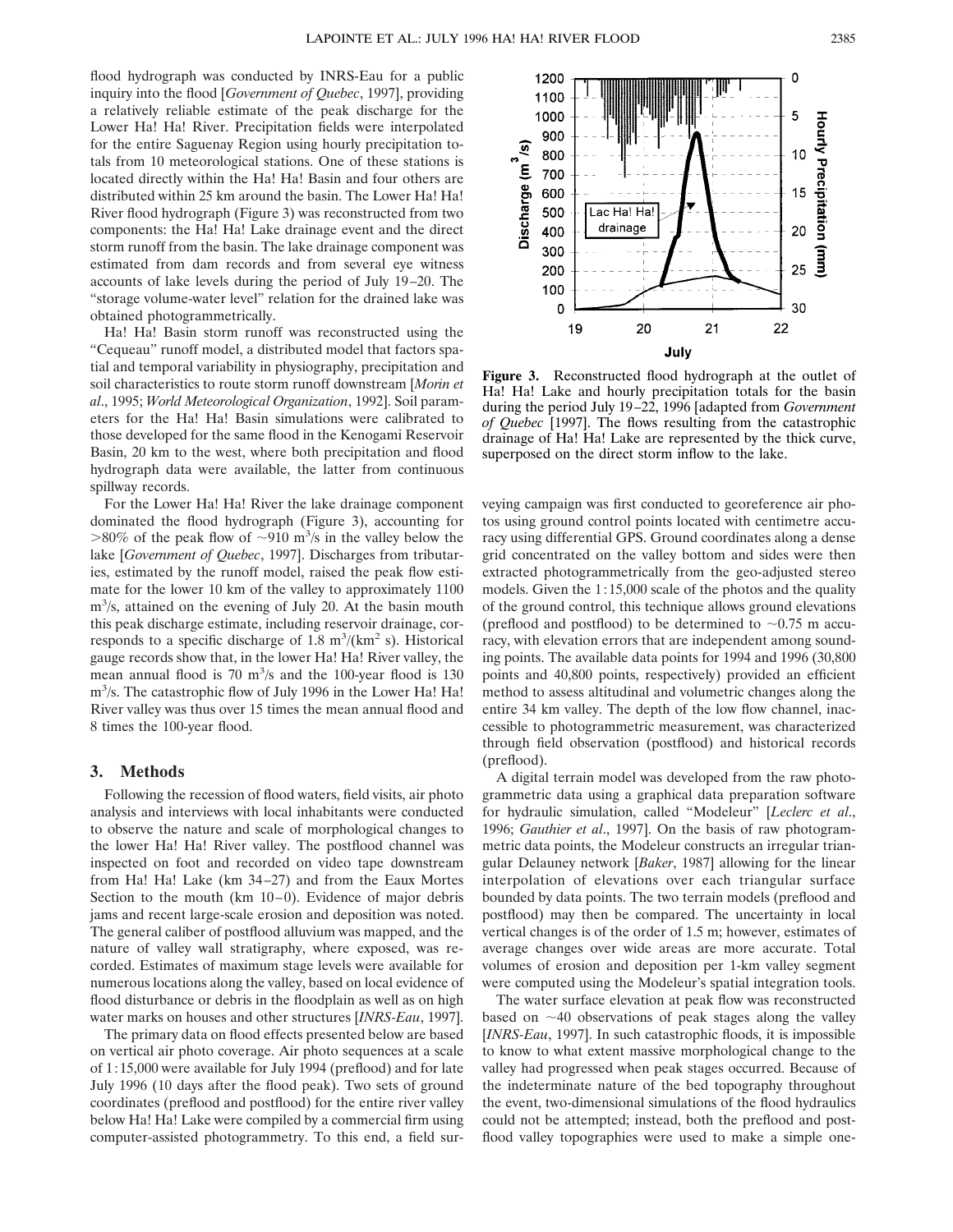

**Figure 4.** The Ha! Ha! River viewed downstream (northwards) towards Perron Falls after the recession of the extreme flood waters of July 1996. The flood triggered a large avulsion (foreground) which bypassed the 30-m rocky falls, located to the west (left) of a bedrock hill, vertically incising over tens of meters into glacial deposits. The low gradient Eaux Mortes reach appears in the background.

dimensional estimation of peak flood hydraulic parameters. For this purpose the peak water surface, interpolated from maximum stage observations, was overlain onto both preflood and postflood valley topographies to compute, over 1-km valley segments, maximum and minimum possible values of mean flow width (W), depth (H), mean bed shear stress  $(\tau)$ , and unit flow power  $(\omega)$ , where

$$
\tau = \gamma H S \qquad \omega = (\gamma Q S)/W = \tau V
$$

where  $\gamma$  is the unit weight of water, *S* is the energy slope, and *V* is the mean velocity. Peak discharge data (*Q*) were taken from the reconstructed flood hydrograph at the lake outlet (Figure 3) and augmented downstream by runoff model estimates for peak inflow from the various tributaries. We believe that the calibrated reconstructions of flood runoff and the lake drainage hydrograph used here provide a more reliable estimate of peak flood discharge than are generally possible using field evidence (via the slope-area method) from extreme floods. The large uncertainties about the phase of valley modification at the time of the peak stages, compounded upstream by evidence of debris jams, precluded the use of the slope-area method anywhere in the lower Ha! Ha! valley. The dominant uncertainty on the resultant estimates of peak shear stress and flow power relate to the indeterminate nature of the valley geometry at peak flows, a factor which is quantified in the hydraulic reconstructions presented here.

#### **4. Results**

#### **4.1. Geomorphological Changes to the Lower Ha! Ha! River Valley**

**4.1.1. Dike failure and sedimentation in the Boilleau reach (km 34–27).** Immediately below Ha! Ha! Lake, a new 2 km long and 90 m wide channel was cut into the forest floor, connecting the failed dike to the previous lake outflow channel (see Figure 2). This channel incised vertically up to 15 m into the gravely sands underlying the forest, washing out a section of highway 381. Large volumes (quantified later) of sediment and forest debris were exported into the relatively low-energy, sandy Boilleau reach (gradient of 0.1%) immediately downstream (km 32.5–27). Sandy gravel accretion was most intense where the new channel joins the previous lake outflow (km 32.5), giving this sector a braided appearance after the flood. In the remainder of the Boilleau reach below km 32, the dominant modification was in-channel blanket deposition of sands, with overbank muds mantling village roads and surrounding farm fields. No cutoffs occurred in the preexisting meandering channel pattern; although, due to sand aggradation, the low flow channel became shallower with fewer pools. Except near a couple of debris jams, riparian shrubs and trees were left generally intact throughout this reach, albeit with decimetres of fresh sand accretion at their base. The lower limit of the Boilleau reach at km 27 is marked by bedrock outcrops on the valley floor, followed by a 15-m-high set of falls. This point marks the head of a 12-km-long reach (km 27–15) dominated by canyons and two other 20 to 40-m-high falls. Airphoto analysis indicates that this canyon reach underwent general scouring of the few extant patches of floodplain down to bedrock.

**4.1.2. Massive Avulsion at Perron Falls and sedimentation in the Eaux Mortes Section (km 15–8).** The most extreme geomorphological changes occurred as a result of an avulsion (rapid shift to an alternate river course) in the vicinity of "Chute à Perron" (Perron Falls; see Figure 2). Just upstream of this narrow, bedrock controlled, 30-m-high set of falls, flood waters reached 200 m asl, a level exceeding the falls crest by 8 m. At this stage the flow was able to divide around the bedrock hill flanking the falls to the east, and spill into the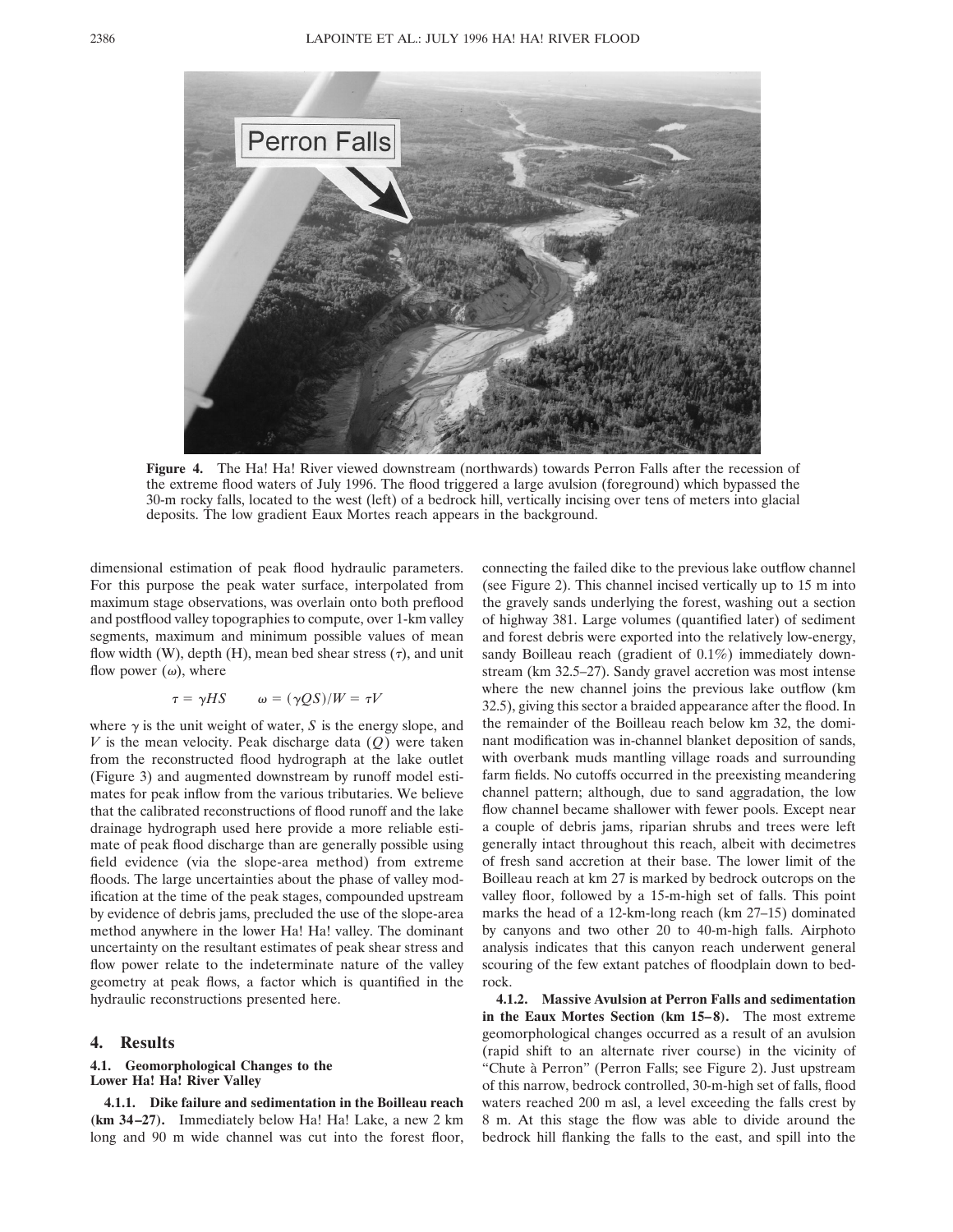

**Figure 5.** Valley modifications in the vicinity of Chute à Perron (Perron Falls) and the Eaux Mortes Section of the Ha! Ha! River, obtained by subtracting postflood from pre-flood valley terrain models, obtained photogrammetrically.

valley of a small tributary lying beyond the hill. This alternate flow path ran through an area underlain by sand-rich glacial deposits, tens of meters thick, which also extend up the Ha! Ha! valley over many kilometres. These stratified gravely sands are part of a late-glacial deltaic fill occupying part of the preglacial river valley. The fine texture of sediments underlying this side of the hill, in combination with the strong valley slope across the 30-m-high falls, led to the rapid 20-m vertical incision of a new 150-m-wide channel. This channel captured all the flood flow causing the river to rapidly avulse to the east side of the hill (Figure 4). In effect, because of extraordinarily high stages, the flood flows of July 1996 were able to reach an alternate path downvalley abandoning the bedrock control on which the post-glacial river course had become stuck at the Perron Falls. Figure 5 displays the valley modifications surrounding this avulsion, superimposed on the pre-flood course of the river and its tributaries. The striking effect of this avulsion on the river long profile in the vicinity of Perron Falls is also visible in Figure 6. Upstream of the avulsion, deep bed incision retrogressed over 2 km into the fluvioglacial sand fill before encountering a rocky rapids section, near km 15. Downstream of the avulsion, the low-energy (gradient of 0.1%), partly meandering Eaux Mortes reach experienced massive

sand accretion (Figures 5 and 6). Blanket aggradation on the channel bed and surrounding floodplain averaged as much as 3 m. Parked vehicles and house foundations were buried in flood sediments, and three bridges were washed out in this reach.

**4.1.3. Incision above the Lower Canyon (km 8–5).** Prior to the flood, the Eaux Mortes section was followed downstream by a higher-energy, bouldery reach (gradient of 1.7%) which extended through a relatively confined valley down to km 5, at which point the 200-m long, bedrock Lower Canyon controlled the valley bed elevation (Figures 2 and 6). During the flood, vertical incision occurred along much of this higherenergy reach. Incision also propagated retrogressively upstream to km 8, triggering considerable bed lowering in the lower 1 km of the low-gradient Eaux Mortes reach (Figure 6). Near km 7, the flood caused up to 10 m of valley incision, generally leaving a boulder pavement overlain with a lag of 2–3 m glacial drift boulders. Locally, incision in this reach also exposed bedrock and consolidated marine clay strata. Moderate valley widening accompanying this deep incision destroyed a section of road and most residential properties along a 2 km section adjacent to the right bank (Figure 7). Just upstream of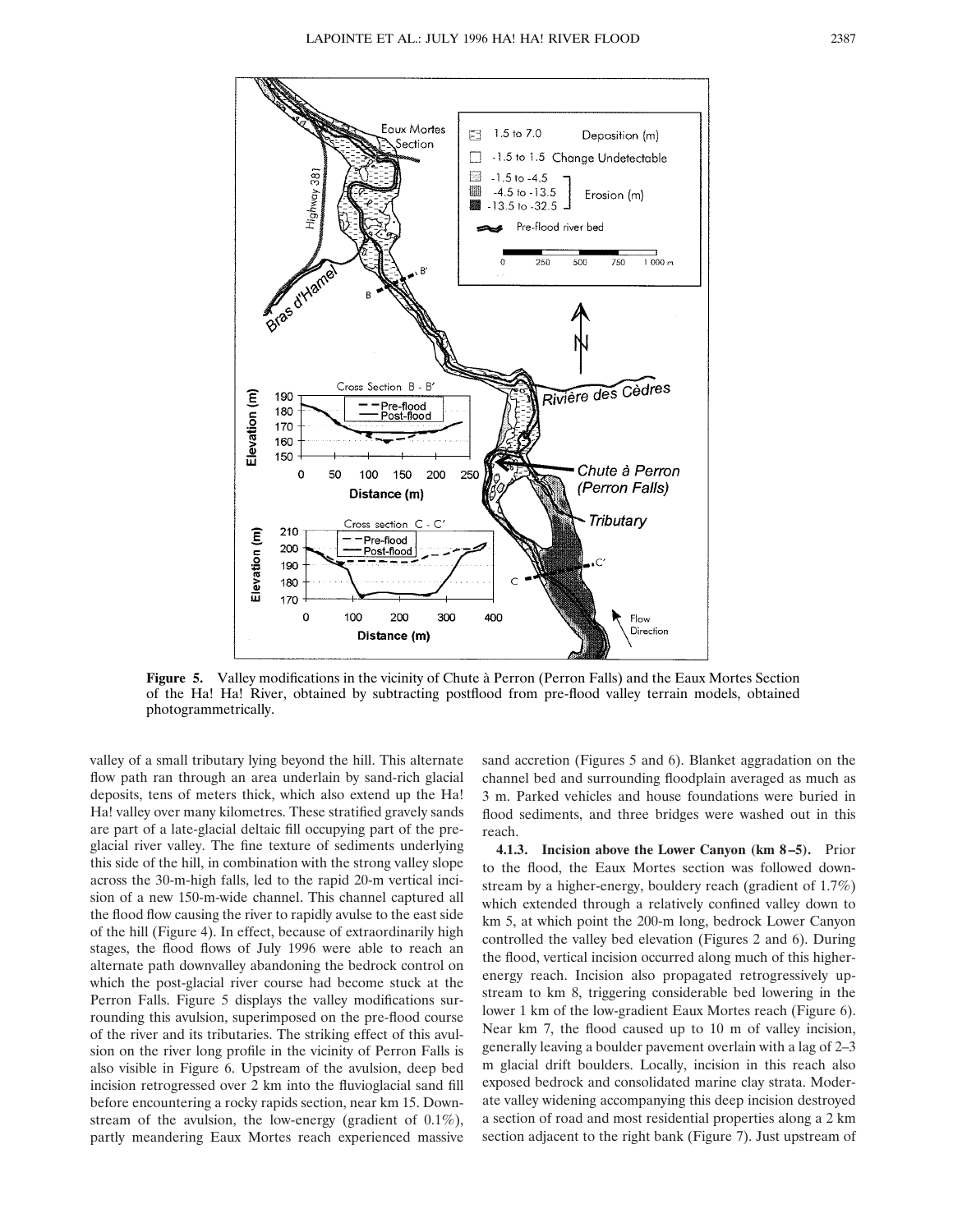

**Figure 6.** Preflood and postflood long profiles of the section of the Lower Ha! Ha! River from upstream of Chute à Perron (Perron Falls) down to tidewater at Baie des Ha! Ha! (at km 0). Elevations are those of the low flow channel surface extracted from preflood and postflood terrain models.

the Lower Canyon, a low-head, concrete water storage dam was toppled and bypassed on both sides during the flood.

**4.1.4. Widening and incision below the Lower Canyon (km 5–0).** Downstream from the narrow Lower Canyon, the preflood channel maintained a high bed slope of 2% down to the town of La Baie (Figures 2 and 6). The only break in this strong energy gradient lay behind a second low head dam (km 1.7) also toppled by the flood. In contrast to the deep incision that occurred upstream between km 8 and 5, dominant changes to this moderately sinuous section of river were the complete stripping of the floodplain and large scale retreat of the clayey terraces fringing the valley floor. The thalweg generally incised 1–2 m, limited in many places by the proximity of bedrock (see

Figure 6). Incision reached 5–6 m between bedrock outcrops at km 1.7 (the dam site) and at km 3.2, where a new 5 m high fall created a knickpoint in the postflood profile. The flood left an active channel zone with poorly sorted alluvial bars (gravels and abundant sands, embedded with boulders up to 1 m in diameter). Approaching Grande-Baie, lateral terrace retreat carried away numerous houses and farms which previously flanked the left valley wall. Overall, channel zone widening reached 250 m. The pattern of terrace retreat on alternating sides of the valley, indicated in Figure 8 as zones with 4.5 to 16 m of valley bed lowering, reveals the longer wavelength sinuosity of the high-velocity flood flow, compared to the tighter sinuosity of the original channel pattern (outlined). A considerable portion of the Grande-Baie section of La Baie, including residences, businesses, and bridges, was entirely washed out in this reach (Figure 9).

#### **4.2. Downvalley Patterns in Sediment Transport and Flood Power**

Figure 10 presents a distributed sediment budget, showing net erosion and deposition volumes for 1 km valley segments, calculated in the Modeleur as the difference in elevation between preflood and postflood valley geometries obtained photogrammetrically. Overall, valley scour was the dominant process. The avulsion at Perron Falls, with the retrogressive channel incision it triggered upstream (segments 13–15), was by far the dominant locus of scour, exporting approximately 6 million m<sup>3</sup> of sediment downstream. Sedimentation volumes in the Eaux Mortes section (segments 9–12) were considerable  $(1.5 \text{ million m}^3)$  although much smaller than upstream scour volumes. A secondary locus of intense valley scour occurred upstream in the new channel section just below Ha! Ha! Lake (segments  $34-35$ ) which exported 1 million m<sup>3</sup> of sediment downstream. Blanket sedimentation of fine sediments in the



**Figure 7.** Upstream view of the Ha! Ha! River in the vicinity of km 7, after recession of the flood. Several houses and a section of highway on the right bank (left portion of photo) were carried away when floodwaters caused widening and up to 10 m of vertical incision, leaving behind a coarse bed armour (foreground boulders  $\sim$ 750 mm) and oversteepened valley sides.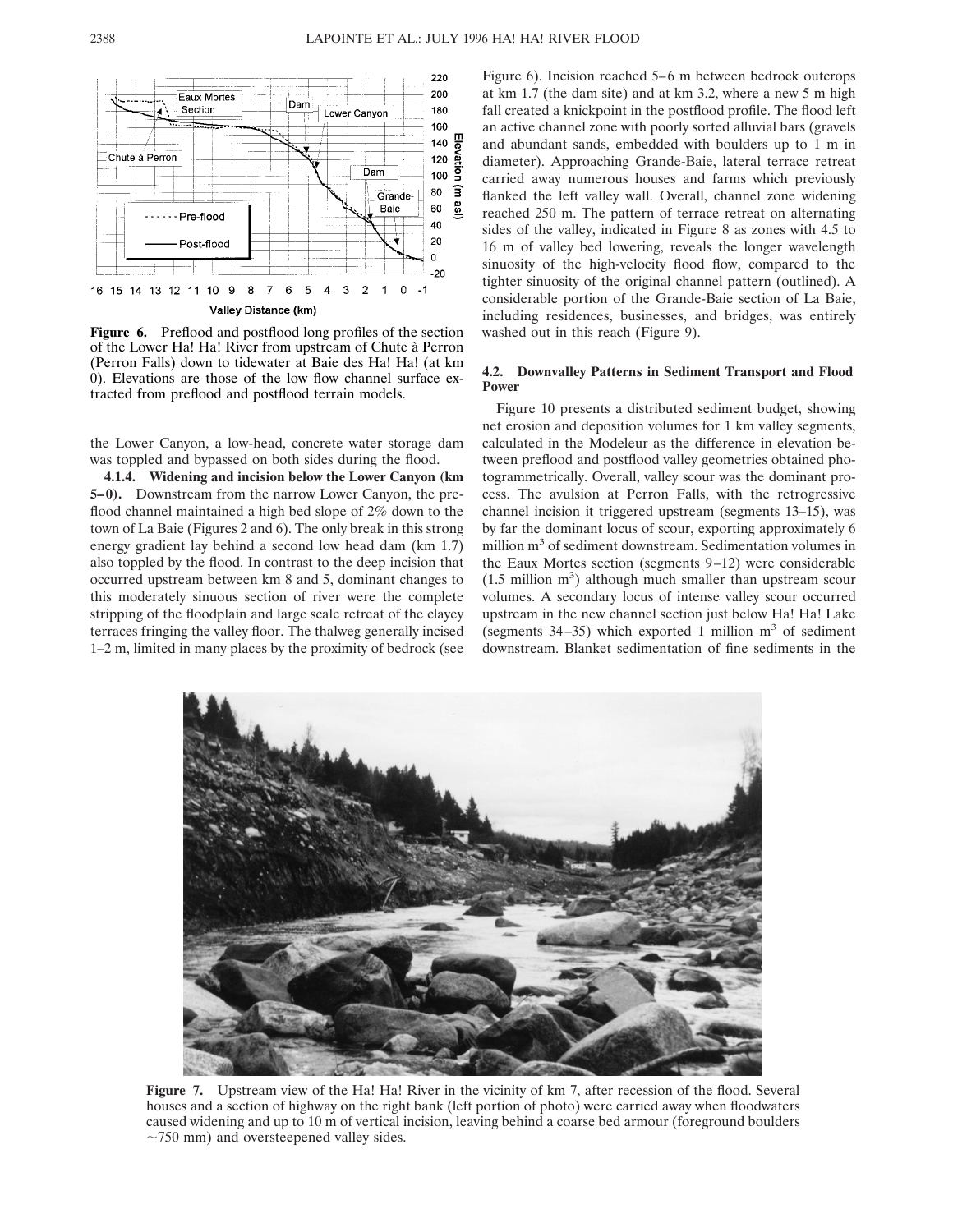

**Figure 8.** Valley modifications in the lower 5 km of the Ha! Ha! River, obtained by subtracting postflood from preflood valley terrain models, obtained photogrammetrically. Terrace retreat appears as patches of 4.5–16 m erosion.

Boilleau reach just downstream (km 28–32), although widespread, was under  $0.25$  million  $m<sup>3</sup>$ . In the last 6 km of valley, leading down to tidewater, significant patches of accumulation occurred on the valley bottom but these were more than balanced by scour of the valley sides. A net total of over 9 million m3 were exported from the lower 34 km of the Ha! Ha! River valley and into the Saguenay Fjord. Assuming an average bulk density of 1.6  $t/m<sup>3</sup>$ , this represents the export of  $\sim$ 15 million metric tons of sediment, two thirds of which can be traced to the Perron Falls avulsion event. Despite the lack of historical sediment load data, an order of magnitude estimate of the preflood yearly sediment load at the mouth of the Ha! Ha! River can be attempted. Given a mean flow at the mouth of 8 m3 /s and assuming a generous upper bound (100–500 mg/l) for the average (discharge weighted) yearly suspended sediment concentration in this boulder-dominated system, the annual sand export was at most in the range of 20–130 thousand tons. This is between two and three orders of magnitude less than the flood sediment export at the mouth due to the July 1996 flood (15 million cubic tonnes). Recent oceanographic surveys reveal that a multidecimeter thick wedge of sand and mud was deposited many kilometers into Ha! Ha! Bay by this flood.

Figure 11 illustrates the downvalley variation in estimated peak stresses, flood powers, and flood-zone width. Error bars on the flood power estimates reflect the uncertainties about valley bottom geometry at the time of the peak flow (see Methods). By definition, shear stress and unit power are highly correlated variables and their overall patterns are consistent.

The most devastating flood powers  $(\omega)$ , ranging from 1000 to 4500 W/m<sup>2</sup> ( $\tau$  = 300–1500 Pa) occurred in the steep and narrow valley sections from km segments 3–7. Except where bedrock dominated (km 3.2–4.7), this reach experienced up to 6–10 m of bed incision, combined with large-scale valley widening. The lack of data on the median sediment caliber for the highly unsorted bars in this reach precludes any detailed assessment of critical stresses required for entrainment of the coarsest boulders [*Komar*, 1996]; however, reconstructed shear stresses of the order 1000 Pa are clearly compatible with the transport of the metric boulders embedded in a sandy-gravel bar matrix. Within the low gradient Boilleau and Eaux Mortes reaches, where riparian vegetation was preserved and largescale sand deposition was observed (Figure 10), peak flood power was almost two orders of magnitude smaller (10–100  $W/m^2$ ;  $\tau = 10-70$  Pa; Figure 11).

# **5. Discussion**

The catastrophic 1982 Lawn Lake flood [*Jarrett and Costa*, 1986; *Pitlick*, 1993], like the Ha! Ha! River flood, was triggered by the failure of an earthen dike at an artificial impoundment. These floods vividly illustrate the hazards posed by such reservoir failures in steep mountain terrain and the critical control exerted by preflood valley slope. In both cases, the flood produced massive incision in the high-gradient reaches, while lower gradient reaches were mantled in flood alluvium.

The evidence presented here is generally consistent with a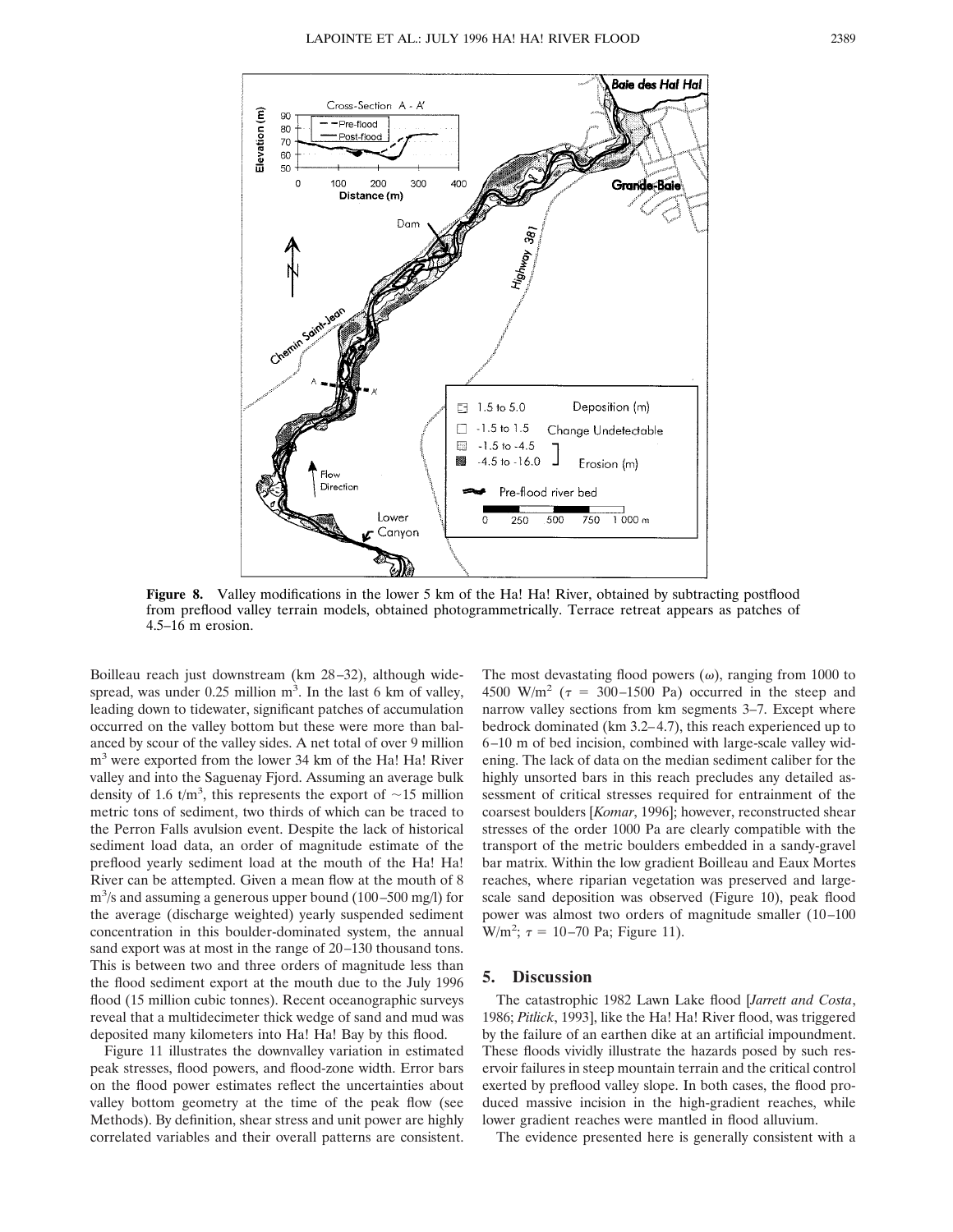

**Figure 9.** Aerial photographs of the lower 2.5 km of the Ha! Ha! River valley from May 24, 1994 (preflood; left) and July 30, 1996 (postflood; right). Considerable sections of the town of Grande-Baie (top of photos) and connecting roads were washed out during the extreme flooding of late July 1996.

threshold of around 300 W/m<sup>2</sup> above which *Miller* [1990] and *Magilligan* [1992] observed large-scale stripping of valley bottom sediments in their studies. Two short reaches appeared to have experienced peak powers in the vicinity of the proposed 300 W/m<sup>2</sup> threshold (Figure 11): segment 8 at the toe of the Eaux Mortes reach, and segment 1 near the river mouth. The former reach underwent valley bottom erosion and limited thalweg incision (Figures 6 and 10), while terrace retreat and floodplain scouring clearly affected the latter (Figures 8, 9, and 10). Between km 7 and 1, where the strength of the flood in the valley of the Ha! Ha! River far exceeded the  $300 \text{ W/m}^2$  threshold, substantial valley widening and lowering of the thalweg occurred wherever bedrock did not impede (Figures 6, 8, and 9). Conversely, in the Boilleau and Eaux Mortes reaches where unit flood power was generally under  $100 \text{ W/m}^2$ , field evidence indicates that the hydraulic power of this immense flood flow was insufficient to erode floodplain soils and vegetation.

Instead, large-scale deposition occurred on the bed and floodplain in both these low energy reaches (Figure 10). Both reaches received, within a few hours, millions of cubic metres of sandy sediment from the deep incision of new kilometerlong channels just upstream. In each case, the river avulsion and the incision of a new channel had been triggered by the extreme runoff event. At Perron Falls, the flood allowed the river to abandon a higher elevation section of valley on which glacial events had trapped it (Figures 4 and 6). At Ha! Ha! Lake, the dammed and heightened reservoir outlet was abandoned for a lower elevation outlet through a failed dike (Figure 2). In both cases, the new channel courses lay over easily eroded materials, highly susceptible to incision once exposed to large flows.

*Miller* [1995] argued that valley bottom erosion can be par-



**Figure 10.** Net erosion and deposition in the Lower Ha! Ha! River valley due to the extreme flooding of July 1996, based on comparisons of preflood and postflood terrain models. Kilometre segments are numbered from the mouth (e.g., segment 1 refers to km 0–1). Segment 35 denotes the valley segment between km 34 and Ha! Ha! Lake (at km 34.3).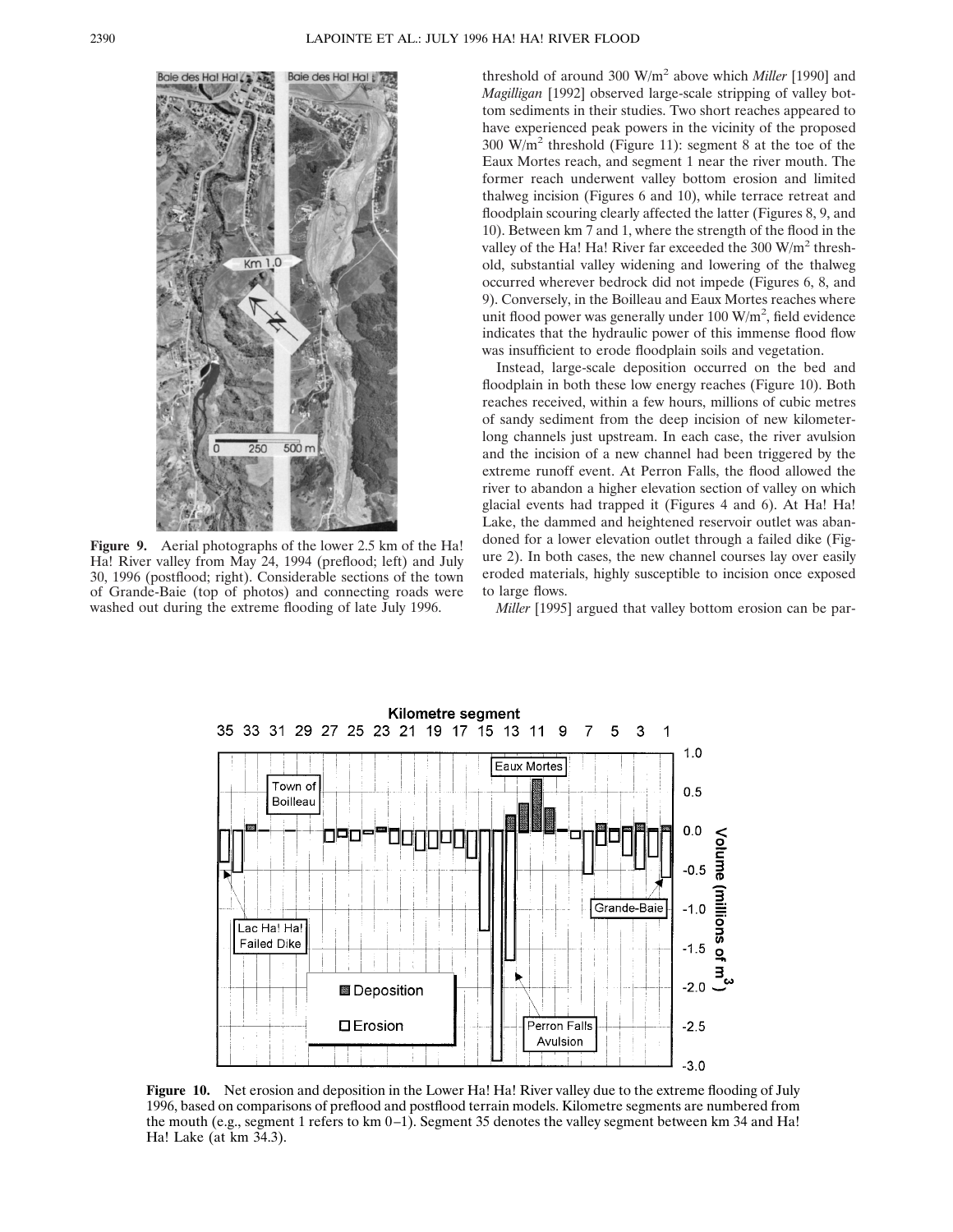

**Figure 11.** Estimates of Ha! Ha! River peak flood hydraulic parameters for 1 km valley segments. The plotted points for each parameter correspond to the average of two estimates, one assuming preflood topography and the other assuming postflood topography. The range of these estimates is shown for flow power. The 300 W/m<sup>2</sup> power threshold is marked by a horizontal line. Kilometer segments are numbered from the mouth (e.g., kilometer segment 1 refers to km 0–1). Calculations of hydraulic parameters were omitted for segments 15–12, site of the Perron Falls avulsion and incision, due to the lack of water stage data appropriate to the valley incision phase. Peak stage data were unavailable for segments 27–16.

ticularly intense just downstream of a sudden valley expansion, due to a local amplification in flood energy gradient and flow shear stresses. At locations of valley expansion on the Lower Ha! Ha! River, such as near km 1.0 (Figures 8 and 9), clear patterns of enhanced local bed incision could not be detected. Instead, the entire lower kilometer of valley (i.e., kilometer segment 1) underwent catastrophic terrace retreat. This widespread erosion reflects the high level of peak stresses throughout the lower valley (350 to over 1000 Pa), much in excess of the threshold for floodplain stripping of 100 Pa suggested by *Magilligan* [1992]. As a result of this widespread erosion, the last kilometer of the Ha! Ha! River valley experienced a considerable export of sediment  $(0.5 \text{ million m}^3 \text{ from km segment})$ 1; Figure 10) during the July 1996 flood.

# **6. Conclusions**

Recent review papers on the geomorphic effectiveness of large floods [*Baker and Costa*, 1987; *Kochel*, 1988; *Miller*, 1990, 1995] strongly emphasize the control exerted on floodplain stability by spatial variations in sediment inputs from valley sides as well as local flood competence to scour vegetated valley bottom alluvium. Hydraulic reconstructions of the July 1996 Ha! Ha! River flood support a threshold of 300  $W/m^2$  for widespread scour of alluvial deposits in valley bottoms. Furthermore, in certain settings, flooding can also trigger largescale scour and fill sequences along the valley bottom, with downvalley gradients in flood transport capacity, rather than competence, controlling the flood modifications. *Graf* [1983] and *Harvey* [1984] highlighted the role of such capacity imbalances along river valleys and alluvial fans in semiarid environments. *Nanson* [1986] emphasized the alternation of floodplain scour in narrow, confined valley sections and floodplain fill in wider valley reaches, due to floods in temperate zone mountain valleys of New South Wales.

The Ha! Ha! River study highlights the potential for massive long profile scour and fill when extreme floods cause avulsions in glaciated valleys. The extraordinary scale of the Lower Ha! Ha! River flood (with peak discharges almost an order of magnitude greater than the 100-year flood) coupled with the existence of critical control points where the Holocene long profile was, in effect, in unstable equilibrium, led to valley bottom modifications characterized by strongly incised reaches alternating with reaches smothered under flood alluvium. Such large-scale and variable effects can likely be triggered only by flood events which, under natural discharge regimes, would be of multimillenial recurrence period; although, the presence of water storage reservoirs, and the possibility of their failure, considerably enhance the likelihood of such extreme floods. The unusual convex long profile of the Lower Ha! Ha! River (Fig. 6), inherited from the late glacial period, amplified flood damages by concentrating flood power in the lower, most intensely developed reach of valley.

The potential for long profile instability is not unique to the Ha! Ha! River. In glaciated landscapes that underwent rapid ice retreat, complex glacial deposits such as lateral and end moraines and fluvioglacial fills may occur along valley bottoms [*Sugden and John*, 1976]. As a consequence of postglacial drainage disruption, Holocene river courses in such valleys are often punctuated by rapids or falls developed over coarse textured moraine or bedrock, producing local convexity in the river long profile. In many cases these rapids or falls may be flanked by segments of the preglacial valley infilled with easily incised stratified glacial drift. The postglacial river landscape in Canada is dotted with examples of similar postglacial drainage disruptions, notably Niagara Falls upstream of Lake Ontario and Montmorency Falls near Quebec City [*Bird*, 1972]. In glaciated valleys, the dominant impacts of extreme floods can be avulsions involving permanent long profile readjustments through scour and fill around late-glacial drainage disruptions.